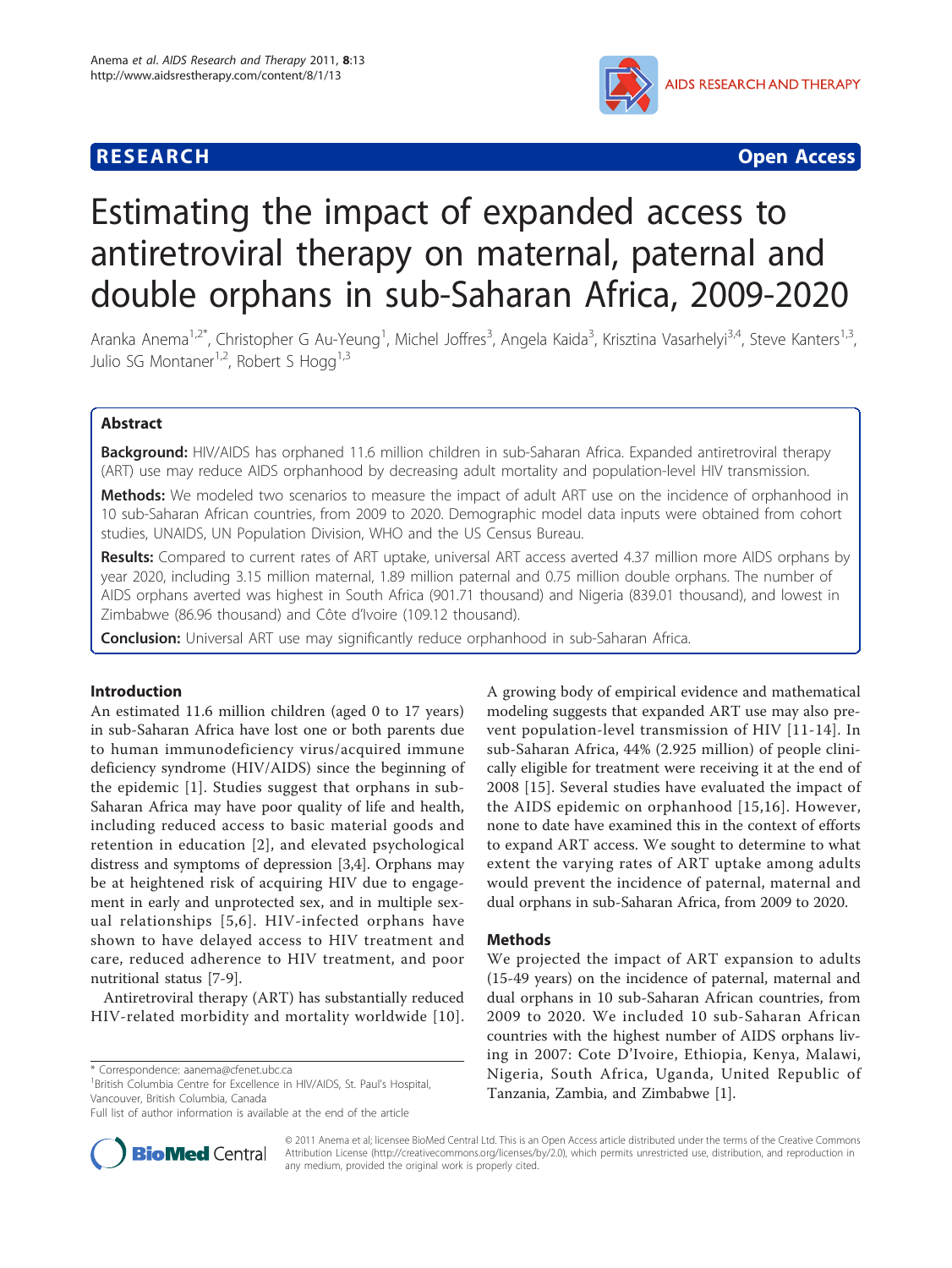In order to explore the impact of expanded ART use on orphanhood, we modeled two scenarios. Scenario 1 theoretically assumed that all (100%) HIV infected adults in the countries under study would receive ART immediately after year 2008, irrespective of CD4+ cell count or clinical stage. Scenario 2 assumed that the number of adults receiving ART remained constant following year 2008, reflecting country-specific rates of ART uptake and clinical eligibility of people living with HIV/AIDS in that year [[15\]](#page-6-0).

These scenarios were developed using DemProj and AIM programs within the Spectrum Policy Modeling System (Futures Group International) software package, Version 3.34. These programs are designed to produce information that is useful for policy formulation and program planning, and have been used by UNAIDS, UNICEF, USAID and the US Census Bureau to estimate orphanhood. Detailed descriptions of how Spectrum models the impact of HIV/AIDS on demographic parameters, including background mathematical methodology and parameter estimates, are described elsewhere [[17-26\]](#page-6-0). We followed the prescribed steps for making HIV/AIDS and orphanhood projections, as outlined in the USAID Health Policy Initiative's recent guidelines [[21,23\]](#page-6-0)

Country-specific demographic and epidemiological model inputs are described in Table 1. All inputs and parameters used default values in the Spectrum program developed by the UNAIDS References Group on Estimates, Model and Projections [[23](#page-6-0)]. Where possible, default values were exchanged with more recent empirical data, as described below.

### Table 1 Country-specific projection model inputs

#### Non-HIV demographic inputs

As a first step to developing our AIDS orphanhood projection model, we conducted a demographic projection. This involved inputting non-HIV country-specific demographic estimates, such as population size, fertility and life expectancy, into the Spectrum Policy Modeling System's DemProj Program.

#### Population estimates

Country and age-specific population estimates for each year were obtained from the United Nations Population Division. In order to ensure consistency between population sizes from our demographic projections and country-specific census estimates, some of our demographic inputs were obtained from the US Census Bureau instead of the United Nations Population Division [\[27](#page-6-0)]. This process of matching current population estimates with projection outputs is described elsewhere [\[23,28,29\]](#page-6-0).

#### Fertility estimates

We obtained country- and age-specific total fertility rates (TFR) from the US Census Bureau's World Population Profile [[30](#page-6-0)]. The age distribution of fertility was estimated using the United Nations Sub-Saharan Africa model fertility table as outlined by Spectrum.

#### Mortality estimates

For non-HIV infected individuals, we inputted age-specific distributions of life expectancy at birth for non-AIDSrelated mortality using the DemProj feature of Spectrum.

### HIV-specific inputs HIV-specific fertility

# A review and meta-analysis of 19 studies examining the population-level impact of HIV on fertility in sub-Saharan

|                                      | Number of single<br>and dual AIDS<br>orphans (0-17 yrs),<br>2007 [44] | <b>HIV</b><br>prevalence,<br>adults 15-49<br>yrs, 2007 (%)<br>$[44]$ | <b>Estimated annual</b><br>increase in number of<br>people receiving ART,<br>2008 [15] | Reported<br><b>Number</b><br>$HIV+$ people<br>receiving<br>ART, 2008<br>$[15]$ | Number of HIV+<br>pregnant women<br>receiving ART for<br>PMTCT, 2008 [15] | <b>Estimated Number of</b><br>HIV+ pregnant<br>women who need<br>ART, 2008<br>$[15]$ |
|--------------------------------------|-----------------------------------------------------------------------|----------------------------------------------------------------------|----------------------------------------------------------------------------------------|--------------------------------------------------------------------------------|---------------------------------------------------------------------------|--------------------------------------------------------------------------------------|
| South<br>Africa                      | 1,400,000                                                             | 18.1                                                                 | 192,840                                                                                | 700,500                                                                        | 149,118                                                                   | 200,000                                                                              |
| Uganda                               | 1,200,000                                                             | 5.4                                                                  | 42,492                                                                                 | 153,718                                                                        | 41,598                                                                    | 82,000                                                                               |
| Nigeria                              | 1,200,000                                                             | 3.1                                                                  | 68,544                                                                                 | 238,659                                                                        | 19,804                                                                    | 210,000                                                                              |
| Kenya                                | 1,195,000                                                             | 7.8                                                                  | 65,880                                                                                 | 242,881                                                                        | 59,601                                                                    | 110,000                                                                              |
| Zimbabwe                             | 1,000,000                                                             | 15.3                                                                 | 50,112                                                                                 | 147,804                                                                        | 18,756                                                                    | 53,000                                                                               |
| <b>United</b><br>Rep. of<br>Tanzania | 970,000                                                               | 6.2                                                                  | 18,768                                                                                 | 154,468                                                                        | 70,944                                                                    | 85,000                                                                               |
| Ethiopia                             | 650,000                                                               | 2.1                                                                  | 42 168                                                                                 | 132,379                                                                        | 6,354                                                                     | 36,000                                                                               |
| Zambia                               | 600,000                                                               | 15.2                                                                 | 74,436                                                                                 | 225,634                                                                        | 41,286                                                                    | 70,000                                                                               |
| Malawi                               | 560,000                                                               | 11.9                                                                 | 46,008                                                                                 | 146,657                                                                        | 33,838                                                                    | 57,000                                                                               |
| Cote<br>d'Ivoire                     | 420,000                                                               | 3.9                                                                  | 13,608                                                                                 | 51,833                                                                         | 9,296                                                                     | 22,000                                                                               |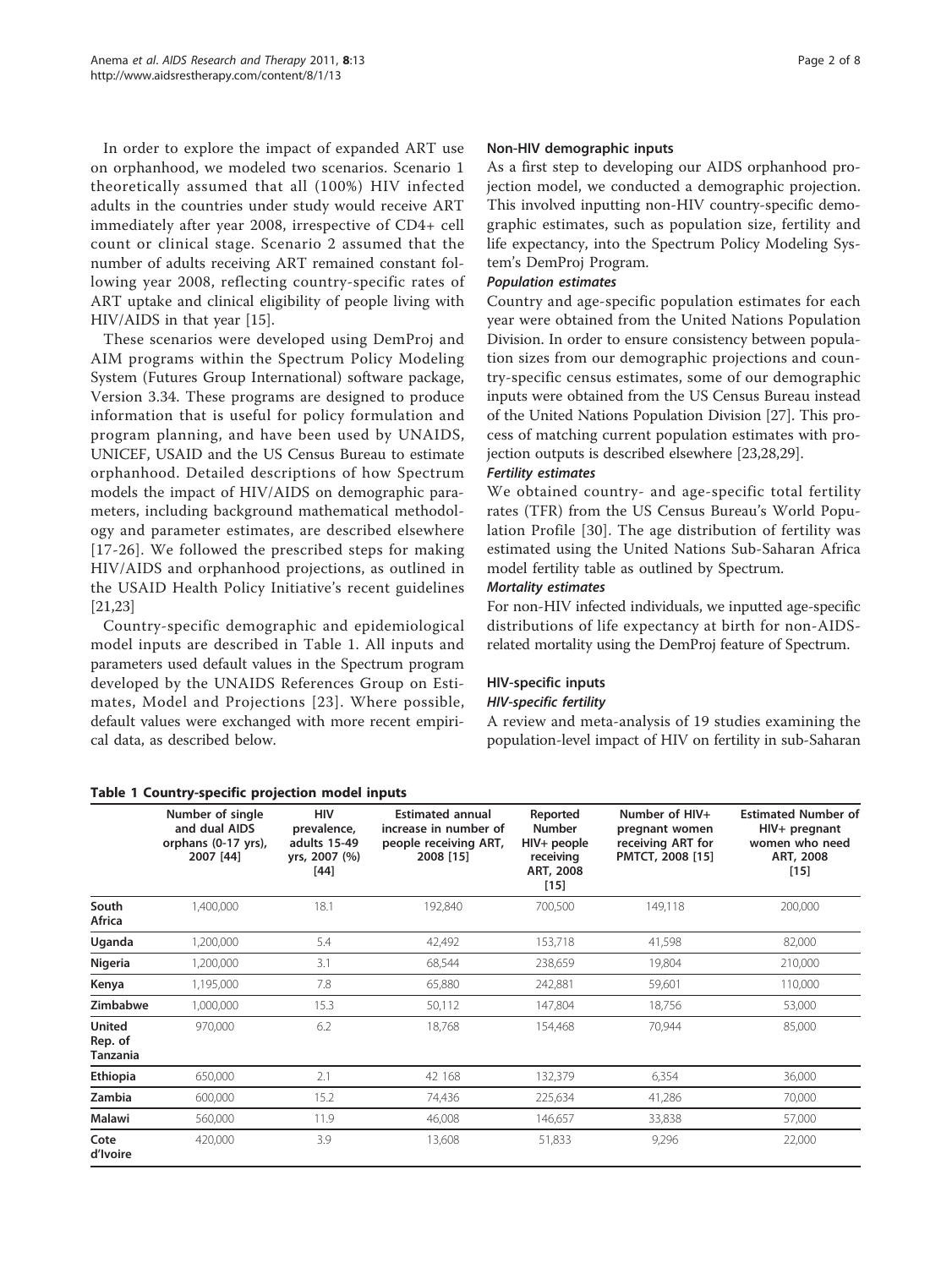Africa reported that HIV-positive women not receiving ART have substantially lower TFR compared to HIVnegative women. This fertility differential resulted in a 0.37% decrease in population-attributable fertility for each percentage point of HIV prevalence within a country [[31](#page-7-0)]. In order to incorporate this reduction in TFR in HIVinfected women into our projections, we used the default TFR reduction feature in AIM, which inputs age-specific ratios of fertility for HIV infected women compared to fertility in uninfected women.

# HIV incidence

Country-specific HIV incidence inputs for adults (15-49 years) for years 1985 to 2008 were obtained using the UNAIDS-developed Estimation and Projection Package (EPP) software, and were converted into percentages before being inputted into the AIM program [[32\]](#page-7-0). We assumed HIV was transmitted vertically and through heterosexual contact. We assumed individuals receiving ART were on triple combination therapy, or ART. In Scenario 1, we assumed that individuals receiving ART had suppressed HIV plasma viral load [[14\]](#page-6-0). Based on empirical results from a study in Rakai, Uganda, we assumed that no cases of HIV transmission occurred among discordant contacts [\[33](#page-7-0)], and assumed HIV incidence was zero for every year subsequent to 2008. In Scenario 2, we assumed HIV incidence remained at the country-specific rate for 2008, reflecting current rates of ART uptake [\[15\]](#page-6-0).

# HIV disease progression and survival

We inputted varying disease progression data for Scenarios 1 and 2. In Scenario 1, we assumed that all HIV infected individuals were clinically eligible to receive ART from end 2008 onward [[15](#page-6-0)]. In Scenario 2, we assumed that individuals were clinical eligible for ART if they had CD4 cell count under 350, and that time from HIV infection to ART eligibility was 3.2 years [\[23\]](#page-6-0).

For individuals not receiving ART, we assumed that the median time from HIV infection to AIDS death, without treatment, was 10.5 years for men and 11.5 years for women [[23](#page-6-0)]. These assumptions were based on findings from a large multi-country cohort study in low-resource settings [[34\]](#page-7-0). For adults on ART, we assumed a survival rate of 0.86 for the first year on ART. This figure was derived from longitudinal cohort studies and systematic review of ART patients in lowincomes settings, and are recommended for use by the AIM projection model guidelines [\[23](#page-6-0)]. The survival rate of individuals receiving ART gradually increased over a 5-year period, and remained constant at 0.94 for the duration of the study period, based on a multi-country prospective cohort across low-income settings [[35\]](#page-7-0). However, due to limitations in Spectrum, the survival rate for adults on ART was capped at 0.93 in subsequent years.

#### ART and PMTCT uptake

In Scenario 1, we assumed that all HIV-positive individuals were receiving ART as of year 2009. In Scenario 2, we inputted country-specific estimates for annual ART uptake, based on UNAIDS 2008 figures [[15](#page-6-0)]. We assumed that antiretroviral (ARV) prophylaxis was unavailable to HIV-positive pregnant women in our countries of interest prior to the year 2004 and that it was entirely triple ARV prophylaxis. For Scenario 1, we assumed that all HIV-positive pregnant women received ARV prophylaxis for prevention of mother-to-childtransmission (PMTCT) from year 2009 onward. For Scenario 2, we inputted the percentage of HIV-positive pregnant women receiving PMTCT between the years 2004 and 2008 obtained from UNAIDS country-specific epidemiological fact sheets [[15](#page-6-0)[,36](#page-7-0)]. Other inputs under the Mother to Child Transmission section of AIM were unaltered.

#### Outcomes variables

Our primary outcomes were the number of maternal, paternal and dual AIDS orphans in each country at year 2020 following varying scenarios of ART uptake. Maternal and paternal AIDS orphans were defined as children under the age of 17 who have lost either their mother or father to AIDS. Dual orphans are children who have lost both parents to AIDS [[23](#page-6-0)].

# Projection and Calibration of Model

We ran each country's DemProj and AIM input data together from Spectrum to project the number of AIDS orphans incurred in each year. In order to calibrate our model, we ran DemProj and AIM programs for each country, using the above inputted data and parameters, from 1985 to end 2007. We verified the accuracy of our AIDS orphans projections by comparing our results for 2007 to the 2007 AIDS orphan estimate published in UNAIDS country-specific epidemiological fact sheets [[36](#page-7-0)]. In order to identify the best fit for our model, as described in previous sections, we modified assumptions regarding population size and HIV survival rates using published ranges for census [[23,27-29\]](#page-6-0) and empirical cohort [[23,](#page-6-0)[34](#page-7-0),[35](#page-7-0)] data.

# Results

Table [2](#page-3-0) presents the projected number of maternal, paternal, double and total AIDS orphans averted, per sub-Saharan African country, by varying levels of ART uptake at year 2020. Scenario 1, in which adults had universal ART access, averted a cumulative total of 4.37 million more AIDS orphans by year 2020 than Scenario 2, where ART access was expanded gradually. This included an estimated 3.15 million maternal orphans, 1.89 million paternal orphans and 748,320 double orphans.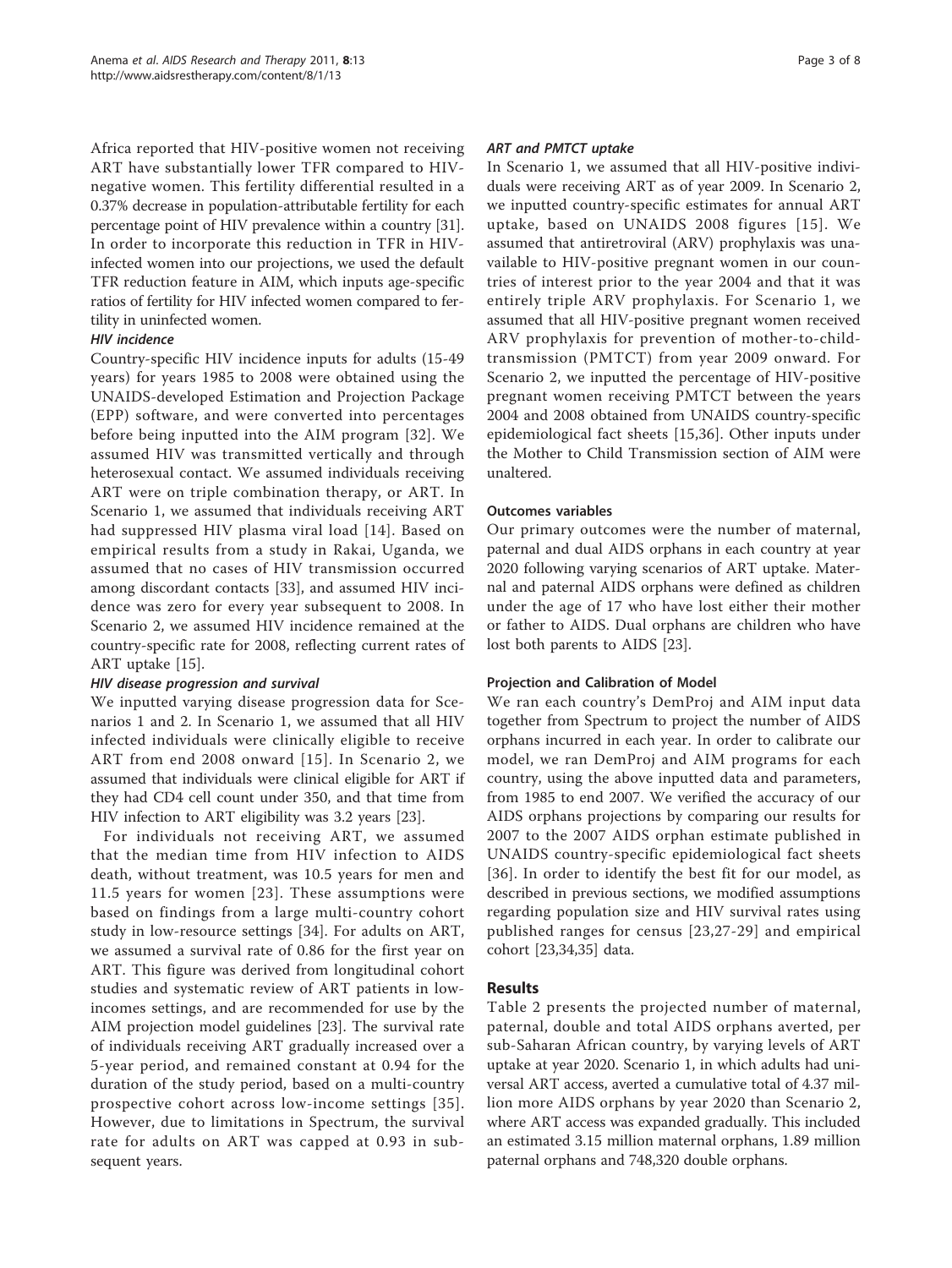|                                                      | South<br>Africa | Uganda    | Nigeria   | Kenya     | Zimbabwe | Tanzania Ethiopia Zambia |         |           | Malawi Cote     | d'Ivoire |
|------------------------------------------------------|-----------------|-----------|-----------|-----------|----------|--------------------------|---------|-----------|-----------------|----------|
| Orphans incurred with universal ART<br>access        |                 |           |           |           |          |                          |         |           |                 |          |
| Maternal                                             | 1,379,420       | 379,000   | 887,810   | 691,022   | 286,624  | 549,876                  | 316,258 | 413,474   | 312,314         | 151,461  |
| Paternal                                             | 1,452,297       | 592,386   | 1,165,760 | 913,492   | 410,784  | 735,112                  | 421,703 | 535,465   | 432,220         | 241,890  |
| Double                                               | 688,762         | 151.493   | 201,155   | 378,776   | 171,243  | 233,989                  | 77,547  | 224,763   | 126,391         | 77,932   |
| All                                                  | 2,258,756       | 857,842   | 1,982,969 | 1,288,338 | 561,259  | 1,096,206                | 693,419 | 769,052   | 632,518 325,891 |          |
| Orphans incurred by sustaining<br>current ART access |                 |           |           |           |          |                          |         |           |                 |          |
| Maternal                                             | 2,258,756       | 567,307   | 1,413,087 | 1.175.760 | 362,142  | 883,904                  | 497,135 | 641,775   | 491,560         | 224,070  |
| Paternal                                             | 1,813,896       | 735,912   | 1,501,877 | 1,238,024 | 433,892  | 1,008,982                | 547,186 | 663,933   | 557,547         | 288,159  |
| Double                                               | 940,552         | 192,112   | 282,339   | 503,190   | 188,051  | 318,425                  | 98,724  | 290,848   | 174,617         | 91,513   |
| All                                                  | 3,160,461       | 1,163,017 | 2,821,983 | 2,005,720 | 648,220  | 1,641,721                | 994,221 | 1,075,967 | 894.946         | 435,012  |
| Orphans averted with universal ART<br>access         |                 |           |           |           |          |                          |         |           |                 |          |
| Maternal                                             | 879,336         | 188,307   | 525,277   | 484,738   | 75,518   | 334,028                  | 180,877 | 228,301   | 179,246         | 72,609   |
| Paternal                                             | 361,599         | 143,526   | 336,117   | 324,532   | 23,108   | 273,870                  | 125,483 | 128,468   | 125,327         | 46,269   |
| Double                                               | 251,790         | 40,619    | 81,184    | 124,414   | 16,808   | 84,436                   | 21,177  | 66,085    | 48,226          | 13,581   |
| All                                                  | 901,705         | 305,175   | 839,014   | 717,382   | 86,961   | 545,515                  | 300,802 | 306,915   | 262,428         | 109.121  |

<span id="page-3-0"></span>Table 2 Projected number of maternal, paternal, and double AIDS orphans incurred and averted, per sub-Saharan African country, at year 2020

Countries with the largest number of AIDS orphans averted over the study period included South Africa (901,705), Nigeria (839,014), and Kenya (717,382). Countries with the least number of AIDS orphans averted were Zimbabwe (86,961), Malawi (262,428) and Côte d'Ivoire (109,121). The number of maternal orphans averted was higher than the number of paternal orphans averted in all countries: South Africa (879,336 versus 361,599), Uganda (188,307 versus 143,526), Nigeria (525,277 versus 336,117), Kenya (484, 738 versus 324,532), Zimbabwe (75,518 versus 23,108), Tanzania (334,028 versus 273,870), Ethiopia (180,877 versus 125,483), Zambia (228,301 versus 128,468), Malawi (179,246 versus 125,327), and Cote d'Ivoire (72,609 versus 46,269)

Figure [1](#page-4-0) describes the number of maternal, paternal, and double AIDS orphans averted at year 2020, by country, due to universal ART access. It shows that the number of total AIDS orphans averted by increasing ART access would be highest in South Africa (901,705) and lowest in Zimbabwe (86,961).

Figure [2](#page-4-0) shows the number of orphans incurred in Scenario 1 and Scenario 2 for each of the 10 sub-Saharan African countries.

# **Discussion**

Results of this study highlight the positive impact that expanded ART may have in sub-Saharan African countries already burdened with high numbers of AIDS

orphans. We found that achieving universal ART uptake among adults may avert over 4 million maternal, paternal and double AIDS orphans over the next 10 years.

These findings underscore the critical role of ART for reducing harms associated with AIDS orphanhood in countries such as South Africa and Nigeria, where annual rates of ART uptake were projected to have the greatest impact. They also draw attention to the need for accelerated ART expansion in countries, such as Zimbabwe and Uganda, where low annual rates of ART expansion will have a comparatively reduced impact on orphanhood averted.

These results have important implications for the health and quality of life of children in sub-Saharan Africa and other HIV-endemic areas. Studies in Zimbabwe and Namibia have found that orphans experience elevated psychological distress, including symptoms of depression [[3](#page-6-0),[4](#page-6-0)] Across Africa, orphans appear to have limited access to basic material goods and education, and tend to drop out of school more than nonorphans [[1](#page-6-0)]. Studies in Zimbabwe have found that orphans, and particularly maternal orphans, are at elevated risk of acquiring HIV since they engage in early and unprotected sex, and have multiple sexual partners [[5,6\]](#page-6-0). HIV-positive orphans have shown to have delayed access to HIV treatment and care in Uganda, reduced adherence to ART in Kenya, and poor nutritional status in Thailand [\[7](#page-6-0)-[9](#page-6-0)]. We found that universal ART access would have a particularly positive impact on reducing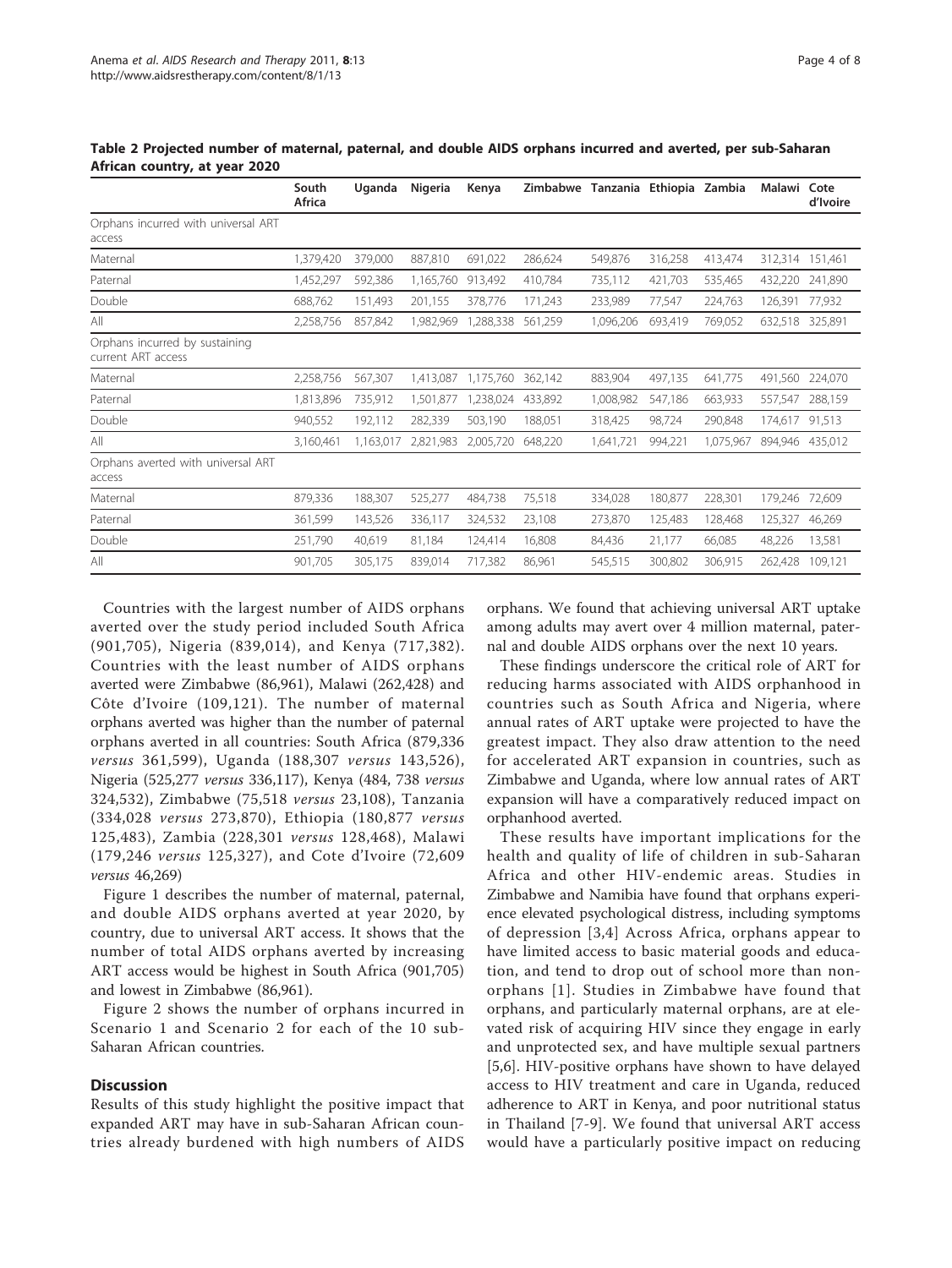<span id="page-4-0"></span>

the number o maternal AIDS orphans in sub-Saharan Africa. Several studies have evaluated the impact of AIDS-specific maternal mortality on orphanhood [[16](#page-6-0),[21](#page-6-0)]. However, none have explored this within the context of the expansion of ART access.

Strengths and limitations of our model pertain to the Spectrum program used. Spectrum is used by UNAIDS to estimate HIV-prevalence, mortality, ART needs and orphanhood. One strength of this software is that it enables the inputting of country, age and sex-specific

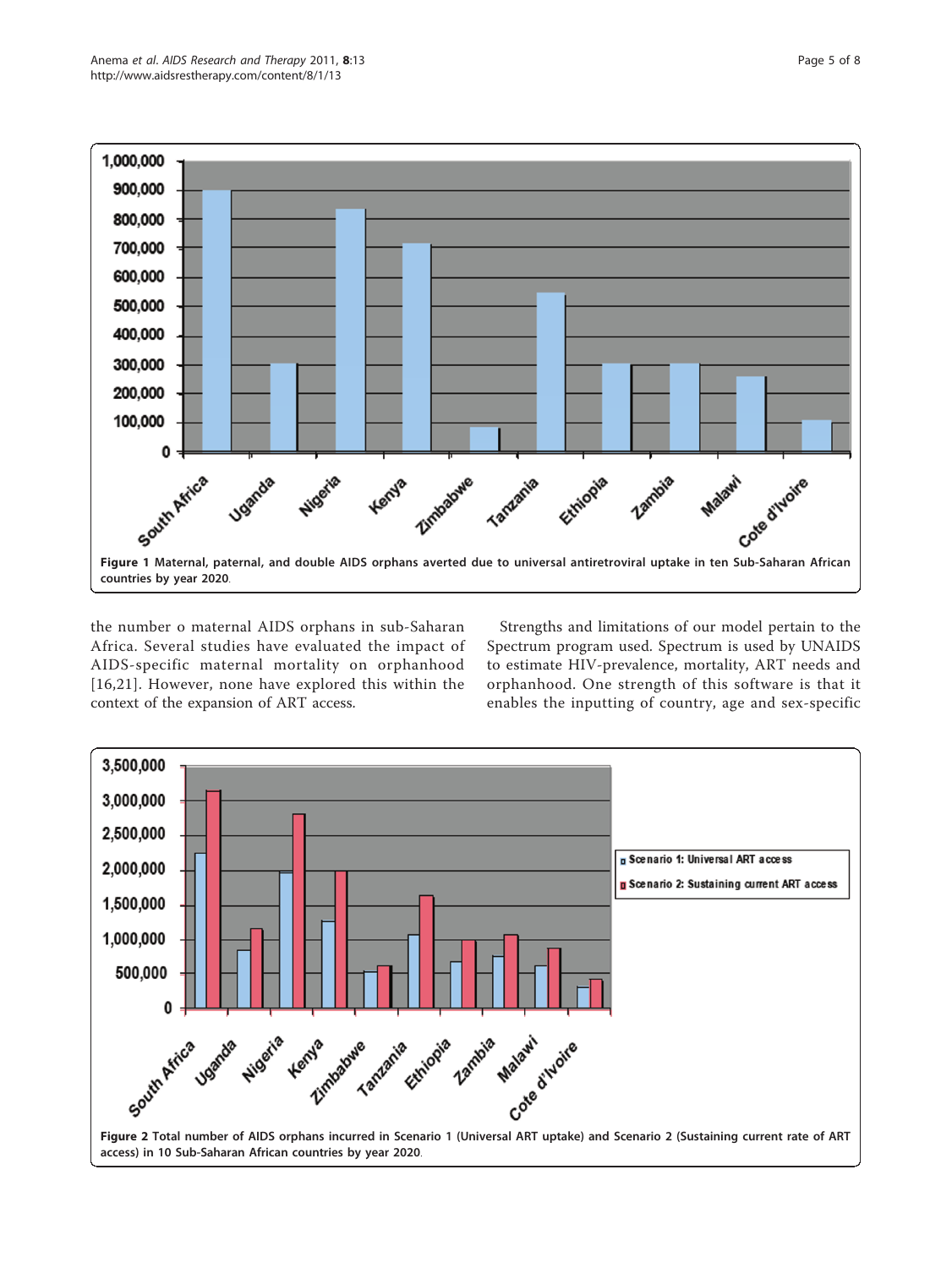HIV prevalence values. In doing so, it allows modellers to consider the heterogeneity of HIV prevalence, both between and within, countries under study. However, we assumed that HIV prevalence for each country would remain constant after year 2008 due to the lack of UNAIDS data beyond that year. Since high HIV prevalence is correlated with high orphanhood, and since prevalence is declining in many sub-Saharan African countries, this assumption about a stable HIV prevalence after year 2008 may led to an overestimation of AIDS orphanhood. Use of the Estimation and Projection Package (EPP) in conjunction with Spectrum may have rectified this issue. Developers of Spectrum previously tested and validated the age and sex-specific HIV prevalence values for several countries included in our analysis (e.g. Kenya, Tanzania and Zambia) [[17](#page-6-0)]. The verification of country-specific projection estimates against demographic health survey findings allowed for the generation of prevalence values that are as close as possible to actual epidemiological trends.

Program limitations relate to the detailed methodology for calculating AIDS orphans in the presence and absence of ART. For instance, there is little quantitative information regarding the effect of ART on female fertility and its effect on orphanhood. While there is an input for adult and child survival on ART, these values are fixed, and are based on a single study [\[19](#page-6-0)]. Another orphan modeling study assumed that women receiving ARVs had a fertility rate 50% lower than women not receiving treatment [[37\]](#page-7-0). They also assumed that individuals initiating ART had a median survival 50% higher than those not on therapy. Yet, these assumptions have little empirical evidence that lend support. However, when comparing their results, the number of maternal orphans incurred in South Africa with ART intervention was similar to our findings, indicating that their methodology paralleled our own.

Discrepancies between Spectrum-based and empirical household survey estimates of orphanhood have been previously identified. Projected estimates of orphanhood have tended to be higher than empirical approximates [[28,29\]](#page-6-0). This may be due either to several factors including under-reporting of deaths in household surveys, erroneously high non-AIDS related mortality rates in projection models, or the fact that foster parents sometimes claim adopted children as their natural children [[28,29\]](#page-6-0). Given these reported discrepancies, it is possible that our projection model may have also over-estimated the number of orphans incurred and averted in the sub-Saharan African countries under study.

This study only indirectly considered the impact of non-adherence on HIV outcomes by means of inputting empirically obtained mortality rates. A closer examination of adherence would have been valuable given the

association between adherence and mortality [[38\]](#page-7-0). A systematic review of 33 cohort studies in sub-Saharan Africa found that on average one-year patient retention in ART programs was 75%, with patient attrition caused by loss to follow-up or death [\[39](#page-7-0)]. A more recent cohort study of 48,338 Médecins Sans Frontières patients found median patient retention to be 86% at one year [\[40\]](#page-7-0). These empirical studies suggest adult survival rates may be lower than what we inputted in our model, and that the projected number of orphans averted may also be slightly lower.

Another potential limitation of our analysis relates to our assumption that the TFR of women on ART would be comparable with that of the general population, while the TFR of women not on ART is depressed [[41](#page-7-0),[42\]](#page-7-0). A recent study from Uganda has shown, however, that women on ART were 44% less likely to become pregnant and 70% less likely to give birth than HIV-positive women not on ART in the three years prior to the study [\[43](#page-7-0)]. It remains to be determined if this fertility differential remains constant over the course of the reproductive lifespan. In this case, our assumption will have slightly overestimated the TFR of women on ART, thereby overestimating the number of orphans averted through expanded access to ART. Nevertheless, as shown in the case of South Africa, even when the TFR is low, high HIV prevalence and high rates of ART use still result in a high number of maternal orphans averted. Other potential limitations in our study include our assumption that adult and child ART survival was the same for all countries may not be reflective of actual country rates.

#### Conclusion

Our projection model strongly argues that expanded access to HIV treatment will have immediate preventive impact on the health and welfare of children in sub-Saharan Africa. If we are to make important gains in livelihood for future generations in Africa, expanding access to ART should be of paramount importance.

#### Abbreviations

(AIDS): Acquired immune deficiency syndrome; (ART): antiretroviral therapy; (HIV): human immunodeficiency virus; (MTCT): mother-to-child transmission; (PMTCT): prevention of mother-to-child transmission; (TFR): total fertility rate; HIV/AIDS (UNAIDS): Joint United Nations Programme on HIV/AIDS; (UNICEF): United Nations Children's Fund; (USAID): United States Agency for International Development; (WHO): World Health Organization.

#### Acknowledgements

A Anema and A. Kaida have received funding from the Canadian Institutes for Health Research. RS Hogg has held grant funding from the National Institutes of Health, Canadian Institutes of Health Research National Health Research Development Program, and Health Canada. He has also received funding from Agouron Pharmaceuticals Inc, Boehringer Ingelheim Pharmaceuticals Inc, Bristol-Myers Squibb, GlaxoSmithKline, and Merck Frosst Laboratories for participating in continued medical education programmes.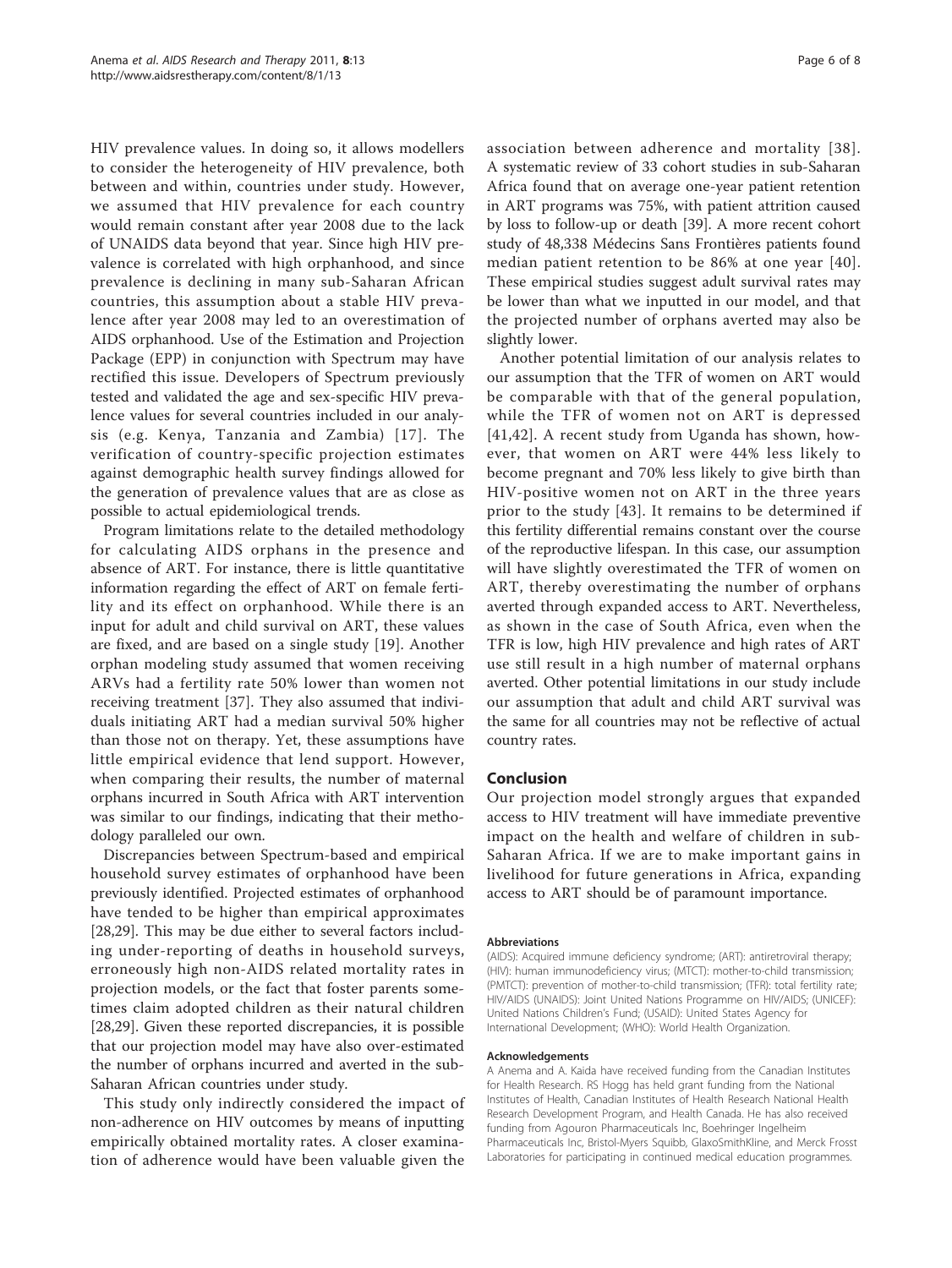<span id="page-6-0"></span>JSG Montaner has received grants from, served as an ad hoc advisor to, or spoken at various events sponsored by Abbott, Argos Therapeutics, Bioject Inc, Boehringer Ingelheim, BMS, Gilead Sciences, GlaxoSmithKline, Hoffmann-La Roche, Janssen-Ortho, Merck Frosst, Pfizer, Schering, Serono Inc, TheraTechnologies, Tibotec, Trimeris. He has also held grant funding from the Canadian Institutes of Health Research and National Institutes of Health. He has also received funding for research and continuing medical education programs from a number of pharmaceutical companies including Abbott, Boehringer Ingelheim, and GlaxoSmithKline.

#### Author details

<sup>1</sup> British Columbia Centre for Excellence in HIV/AIDS, St. Paul's Hospital, Vancouver, British Columbia, Canada. <sup>2</sup>Faculty of Medicine, University of British Columbia, Vancouver, British Columbia, Canada. <sup>3</sup>Faculty of Health Sciences, Simon Fraser University, Burnaby, British Columbia, Canada. <sup>4</sup>Interdisciplinary Research for Mathematical and Computational Sciences (IRMACS), Simon Fraser University, Burnaby, British Columbia, Canada.

#### Authors' contributions

AA conceived the study design, contributed to the demographic modeling methods, and wrote the first draft of the manuscript. CA and MJ ran the demographic projection software and contributed to the first draft of the paper. AK contributed to specialized knowledge on reproductive health issues specific countries under investigation. SK, KV, JSGM and BRSH provided critical feedback on study design and manuscript draft. All authors read and approved the final manuscript.

#### Competing interests

The authors declare that they have no competing interests.

#### Received: 26 August 2010 Accepted: 7 March 2011 Published: 7 March 2011

#### References

- United Nations Children's Fund (UNICEF): State of the World's Children: Maternal and Newborn Health. 2009 [<http://www.unicef.org/sowc09/>].
- Monasch R, Boerma JT: [Orphanhood and childcare patterns in sub-](http://www.ncbi.nlm.nih.gov/pubmed/15319744?dopt=Abstract)[Saharan Africa: an analysis of national surveys from 40 countries.](http://www.ncbi.nlm.nih.gov/pubmed/15319744?dopt=Abstract) AIDS 2004, 18(Suppl 2):S55-65.
- 3. Ruiz-Casares M, Thombs BD, Rousseau C: [The association of single and](http://www.ncbi.nlm.nih.gov/pubmed/19198922?dopt=Abstract) [double orphanhood with symptoms of depression among children and](http://www.ncbi.nlm.nih.gov/pubmed/19198922?dopt=Abstract) [adolescents in Namibia.](http://www.ncbi.nlm.nih.gov/pubmed/19198922?dopt=Abstract) Eur Child Adolesc Psychiatry 2009, 18(6):369-76.
- 4. Nyamukapa CA, Gregson S, Lopman B, Saito S, Watts HJ, Monasch R, Jukes MC: [HIV-Associated Orphanhood and Children](http://www.ncbi.nlm.nih.gov/pubmed/18048777?dopt=Abstract)'s Psychosocial [Distress: Theoretical Framework Tested With Data From Zimbabwe.](http://www.ncbi.nlm.nih.gov/pubmed/18048777?dopt=Abstract) Am J Public Health 2008, 98(1):133-41.
- 5. Birdthistle IJ, Floyd S, Machingura A, Mudziwapasi N, Gregson S, Glynn JR: [From affected to infected? Orphanhood and HIV risk among female](http://www.ncbi.nlm.nih.gov/pubmed/18356606?dopt=Abstract) [adolescents in urban Zimbabwe.](http://www.ncbi.nlm.nih.gov/pubmed/18356606?dopt=Abstract) AIDS 2008, 22(6):759-66.
- Watts H, Nyamukapa C, Gregson S: [Rising incidence and prevalence of](http://www.ncbi.nlm.nih.gov/pubmed/15821398?dopt=Abstract) [orphanhood in Manicaland, Zimbabwe, 1998 to 2003.](http://www.ncbi.nlm.nih.gov/pubmed/15821398?dopt=Abstract) AIDS 2005, 19(7):717-25.
- 7. Ntanda H, Olupot-Olupot P, Mugyenyi P, Kityo C, Lowes R, Cooper C, Lima V, Mills E: [Orphanhood predicts delayed access to care in Ugandan](http://www.ncbi.nlm.nih.gov/pubmed/19131904?dopt=Abstract) [children.](http://www.ncbi.nlm.nih.gov/pubmed/19131904?dopt=Abstract) Pediatr Infect Dis J 2009, 28(2):153-5.
- 8. Isaranurug S, Chompikul J: [Emotional development and nutritional status](http://www.ncbi.nlm.nih.gov/pubmed/18351448?dopt=Abstract) [of HIV/AIDS orphaned children aged 6-12 years old in Thailand.](http://www.ncbi.nlm.nih.gov/pubmed/18351448?dopt=Abstract) Matern Child Health J 2009, 13(1):138-43.
- 9. Vreeman RC, Wiehe SE, Ayaya SO, Musick BS, Nyandiko WM: [Association of](http://www.ncbi.nlm.nih.gov/pubmed/18769353?dopt=Abstract) [antiretroviral and clinic adherence with orphan status among HIV](http://www.ncbi.nlm.nih.gov/pubmed/18769353?dopt=Abstract)[infected children in Western Kenya.](http://www.ncbi.nlm.nih.gov/pubmed/18769353?dopt=Abstract) J Acquir Immune Defic Syndr 2008, 49(2):163-70.
- 10. Hogg RS, O'Shaughnessy MV, Gataric N, Yip B, Craib K, Schechter MT, Montaner JS: [Decline in deaths from AIDS due to new antiretrovirals.](http://www.ncbi.nlm.nih.gov/pubmed/9142067?dopt=Abstract) Lancet 1997, 349(9061):1294.
- 11. Cohen MS, Gay C, Kashuba AD, Blower S, Paxton L: [Narrative review:](http://www.ncbi.nlm.nih.gov/pubmed/17438318?dopt=Abstract) [antiretroviral therapy to prevent the sexual transmission of HIV-1.](http://www.ncbi.nlm.nih.gov/pubmed/17438318?dopt=Abstract) Ann Intern Med 2007, 146(8):591-601.
- 12. Lima VD, Hogg RS, Levy AR, Harrigan PR, Anema A, Montaner JS: [Expanded](http://www.ncbi.nlm.nih.gov/pubmed/18498241?dopt=Abstract) [access to highly active antiretroviral therapy: a potentially powerful](http://www.ncbi.nlm.nih.gov/pubmed/18498241?dopt=Abstract)

[strategy to curb the growth of the HIV epidemic.](http://www.ncbi.nlm.nih.gov/pubmed/18498241?dopt=Abstract) *J Infect Dis* 2008, 198(1):59-67.

- 13. Granich RM, Gilks CF, Dye C, De Cock KM, Williams BG: [Universal voluntary](http://www.ncbi.nlm.nih.gov/pubmed/19038438?dopt=Abstract) [HIV testing with immediate antiretroviral therapy as a strategy for](http://www.ncbi.nlm.nih.gov/pubmed/19038438?dopt=Abstract) [elimination of HIV transmission: a mathematical model.](http://www.ncbi.nlm.nih.gov/pubmed/19038438?dopt=Abstract) Lancet 2009, 373(9657):48-57.
- 14. Montaner JS, Hogg R, Wood E, Kerr T, Tyndall M, Levy AR, Harrigan PR: [The](http://www.ncbi.nlm.nih.gov/pubmed/16890841?dopt=Abstract) [case for expanding access to highly active anti-retroviral therapy to curb](http://www.ncbi.nlm.nih.gov/pubmed/16890841?dopt=Abstract) [the growth of the HIV epidemic.](http://www.ncbi.nlm.nih.gov/pubmed/16890841?dopt=Abstract) Lancet 2006, 368:531-536.
- 15. World Health Organization (WHO), Joint United Nations Programme on HIV/AIDS (UNAIDS), United Nations Children's Fund (UNICEF): Towards Universal Access: Scaling up priority HIV/AIDS interventions in the health sector. Progress Report 2009 [[http://www.who.int/hiv/pub/](http://www.who.int/hiv/pub/2009progressreport/en/) [2009progressreport/en/\]](http://www.who.int/hiv/pub/2009progressreport/en/).
- 16. Palloni A, Massagli M, Marcotte J: Estimating adult mortality with maternal orphanhood data: analysis of sensitivity of the techniques. Popul Stud (Camb) 1984, 38:255-279.
- 17. Stover J: Projecting the demographic consequences of adult HIV prevalence trends: the Spectrum Projection Package. Sex Transm Inf 2004, 80(Suppl 1):i14-i18.
- 18. Stover J, Johnson P, Zaba B, Zwahlen M, Dabis F, Ekpini RE: The Spectrum projection package: improvements in estimating mortality, ART needs, PMTCT impact and uncertainty bounds. Sex Transm Inf 2008, 84(Suppl 1):24-i30.
- 19. Stover J: AIM: A computer program for making HIV/AIDS Projections and Examining the Demographic and Social Impacts of AIDS. 2007 [[http://](http://data.unaids.org/pub/Manual/2009/20090414_aim_manual_2009_en.pdf) [data.unaids.org/pub/Manual/2009/20090414\\_aim\\_manual\\_2009\\_en.pdf](http://data.unaids.org/pub/Manual/2009/20090414_aim_manual_2009_en.pdf)].
- 20. Ghys PD, Brown T, Grassly NC, Garnett G, Stanecki KA, Stover J, Walker N: The UNAIDS Estimation and Projection Package: a software package to estimate and project national HIV epidemics. Sex Transm Infect 2004, 80:5-9.
- 21. Grassly NC, Timæus IM: [Methods to Estimate the Number of Orphans as](http://www.ncbi.nlm.nih.gov/pubmed/15980700?dopt=Abstract) [a Result of AIDS and Other Causes in Sub-Saharan Africa.](http://www.ncbi.nlm.nih.gov/pubmed/15980700?dopt=Abstract) JAIDS 2005, 39(3):365-375.
- 22. United States Agency for International Development (USAID): Health Policy Initiative. DemProj: A Computer Program for Making Population Projections (computer program), Version 4. 2005 [\[http://data.unaids.org/](http://data.unaids.org/pub/Manual/2007/demproj_2007_en.pdf) [pub/Manual/2007/demproj\\_2007\\_en.pdf](http://data.unaids.org/pub/Manual/2007/demproj_2007_en.pdf)].
- 23. United States Agency for International Development (USAID): Health Policy Initiative. AIM: A Computer Program for Making HIV/AIDS Projections and Examining the Demographic and Social Impacts of AIDS: Spectrum System of Policy Models. 2009 [\[http://data.unaids.org/pub/Manual/2007/](http://data.unaids.org/pub/Manual/2007/aim_manual_2007_en.pdf) [aim\\_manual\\_2007\\_en.pdf](http://data.unaids.org/pub/Manual/2007/aim_manual_2007_en.pdf)].
- 24. Gregson S, Garnett GP, Anderson RM: Assessing the potential impact of the HIV-1 epidemic on orphanhood and the demographic structure of populations in sub-Saharan Africa. Population Studies 1994, 48:435-458.
- 25. Joint United Nations Programme on HIV/AIDS (UNAIDS), United Nations Children's Fund (UNICEF), United States Agency for International Development (USAID): Africa's Orphaned and Vulnerable Generations: Children Affected by AIDS. 2006 [[http://www.unicef.org/publications/](http://www.unicef.org/publications/index_35645.html) [index\\_35645.html](http://www.unicef.org/publications/index_35645.html)].
- 26. Joint United Nations Programme on HIV/AIDS (UNAIDS). Reference Group on Estimates, Modelling and Projections: [Improved methods and](http://www.ncbi.nlm.nih.gov/pubmed/12045507?dopt=Abstract) [assumptions for estimation of the HIV/AIDS epidemic and its impact:](http://www.ncbi.nlm.nih.gov/pubmed/12045507?dopt=Abstract) [Recommendations of the UNAIDS Reference Group on Estimates,](http://www.ncbi.nlm.nih.gov/pubmed/12045507?dopt=Abstract) [Modelling and Projections.](http://www.ncbi.nlm.nih.gov/pubmed/12045507?dopt=Abstract) AIDS 2002, 16:W1-W16.
- 27. United States (US) Census Bureau: International Data Base (IDB) Population Estimates: Sub-Saharan Africa Region. 2006 [\[http://www.](http://www.census.gov/ipc/www/idb/idbsprd.html) [census.gov/ipc/www/idb/idbsprd.html](http://www.census.gov/ipc/www/idb/idbsprd.html)].
- 28. Grassly NC, Lewis JJC, Mahy M, Walker N, Timaeus IM: [Comparison of](http://www.ncbi.nlm.nih.gov/pubmed/15204254?dopt=Abstract) [household-survey estimates with projections of mortality and orphan](http://www.ncbi.nlm.nih.gov/pubmed/15204254?dopt=Abstract) [numbers in sub-Saharan Africa in the era of HIV/AIDS.](http://www.ncbi.nlm.nih.gov/pubmed/15204254?dopt=Abstract) Population Studies 2004, 58(2):207-217.
- 29. Robertson L, Gregson S, Madanhire C, Walker N, Mushati P, Garnett G, Nyamukapa C: Discrepancies between UN models and DHS survey estimates of maternal orphan prevalence: insights from analyses of survey data from Zimbabwe. Sex Transm Inf 2008, 84(Suppl I):i57-i62.
- 30. United States (US) Census Bureau, International Data Base(IDB): Table 028: Age-specific Fertility Rates and Selected Derived Measures, 2006-2020. [[http://www.census.gov/ipc/www/idb/idbsprd.html\]](http://www.census.gov/ipc/www/idb/idbsprd.html).